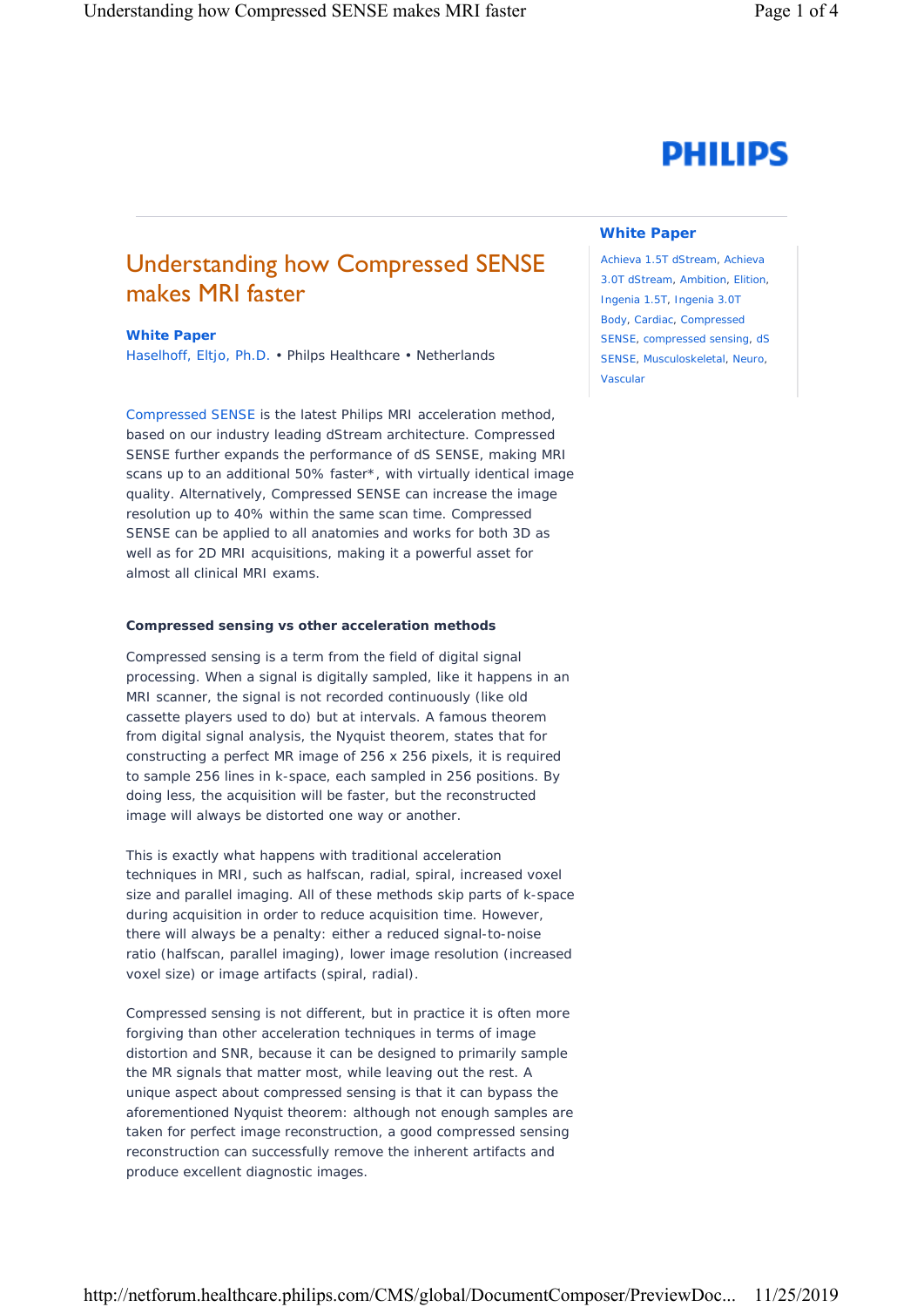#### **Philips Compressed SENSE for faster MRI without sacrificing image quality\***

[Compressed SENSE i](https://www.usa.philips.com/healthcare/resources/landing/compressed-sense)s the Philips implementation of the compressed sensing principle. It combines dS SENSE, our industry leading parallel imaging method, with compressed sensing. As a result, it can reduce the scan times by up to 50% compared to current examinations without Compressed SENSE.

Philips Compressed SENSE is unique for various reasons:

• Compressed sensing reconstructions can be done in many different ways. Our algorithm uses a priori information from system calibration data, anatomical knowledge and general MRI principles. All of this information is carefully balanced to reconstruct the best possible MRI image quality, whilst keeping it consistent with the measured MRI data.

• Traditionally, the time gained with a compressed sensing acquisition is lost again during image reconstruction, which is typically very long, and requires careful parameter optimization by the user. Not so for Compressed SENSE, which typically reconstructs under a minute, without the need for complex user interactions, nor dedicated reconstruction hardware. This pulls it out of the research realm straight into clinical practice.

• Thanks to our unique dS SENSE infrastructure we have full kspace sampling flexibility for our compressed sensing algorithms. This means that Compressed SENSE, unlike other solutions on the market, has the full freedom to optimize k-space sampling for excellent SNR and sharpness, without any restrictions whatsoever.

• As a result of this flexibility, Philips Compressed SENSE can be applied to both 3D and 2D MRI acquisitions, making it applicable to most clinical routine MRI scans.

### **The Compressed SENSE principle in pictures**

In the example below, only one fifth of the required MR radiofrequency signals is recorded. This results in a five times faster acquisition, with a subsampled k-space (top left) and inherent image artifacts after standard reconstruction (top right).

#### **Basic compressed sensing principle**